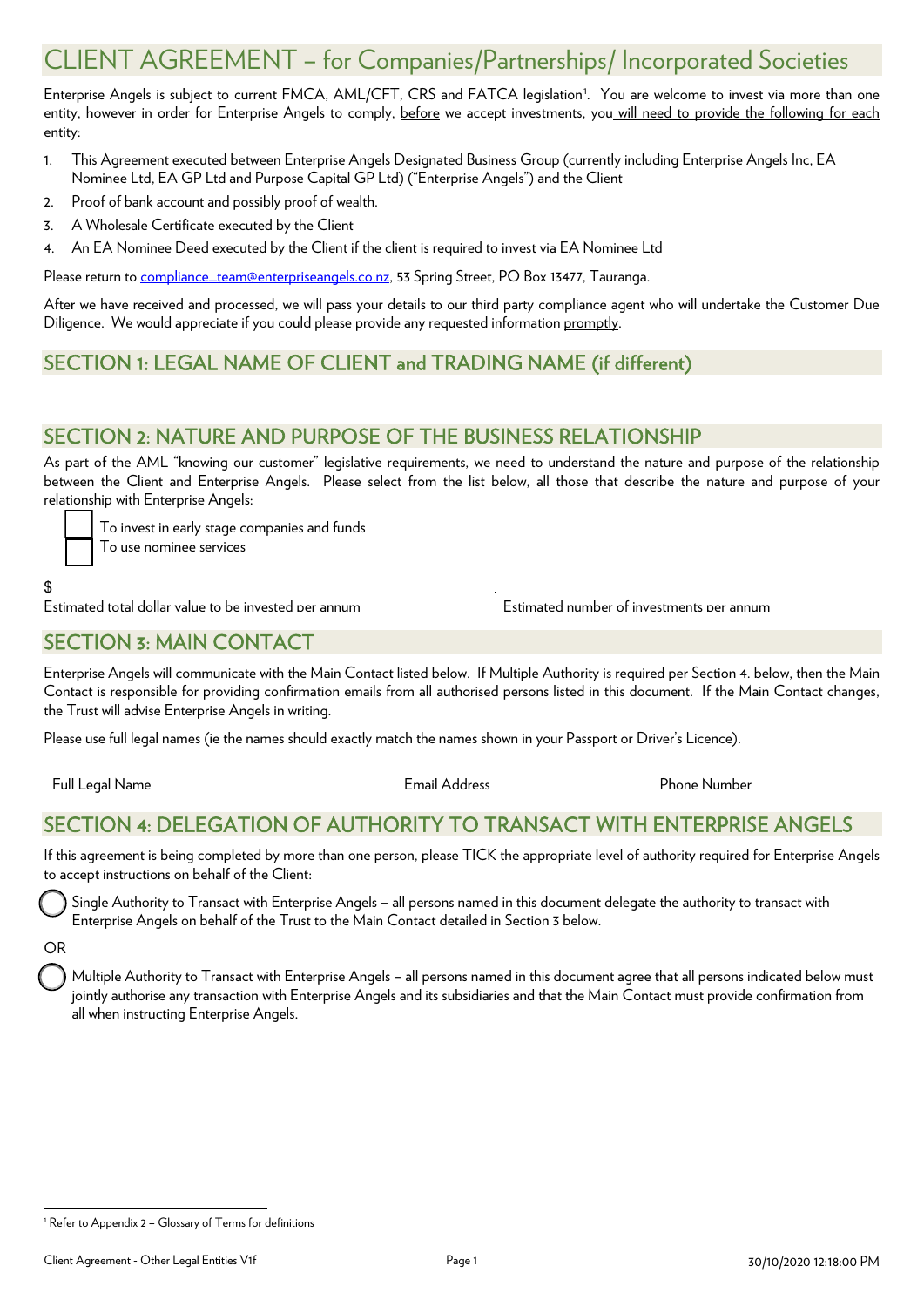## SECTION 5: ALTERNATIVE CONTACTS

Please include contacts details for all persons with authority to transact with Enterprise Angels, and least two alternative contacts if Single Authority has been selected in Section 4.

| Full Name                      | Email Address | Phone Number | Relationship             |
|--------------------------------|---------------|--------------|--------------------------|
| Full Name                      | Email Address | Phone Number | <b>A</b><br>Relationship |
| Full Name                      | Email Address | Phone Number | Relationship             |
| <b>SECTION 6: BANK ACCOUNT</b> |               |              |                          |

As part of the AML "knowing our customer" legislative requirements, we need to identify a valid New Zealand bank account. In addition, settlement of funds will only be made into a bank account in the name of the Client (except as otherwise agreed by Enterprise Angels if the entity does not have its own account). Please enter the Client bank account details below:

Name of Account Account Number



PROOF OF BANK ACCOUNT

Please email an image of a printed bank deposit slip, or portion of a bank statement showing the Client name and account number.

| Please list all countries this entity is Tax Resident and Tax ID Numbers: |                      |
|---------------------------------------------------------------------------|----------------------|
| Tax ID Number                                                             | RWT Tax Rate (if NZ) |
| Tax ID Number                                                             |                      |
| Tax ID Number                                                             |                      |
|                                                                           |                      |



#### PROOF OF RESIDENT WITHHOLDING TAX EXEMPTION

Please email an image of your exemption certification.

#### SECTION 8: SOURCE OF CLIENT FUNDS OR WEALTH

Depending on the outcome of Customer Due Diligence, you may be requested to provide this at a later date – if you prefer to provide now, please provide as much detail as possible below and appropriate evidence as detailed in Appendix 2.



#### PROOF OF SOURCE OF FUNDS OR WEALTH

Please email appropriate evidence as detailed in Appendix 2.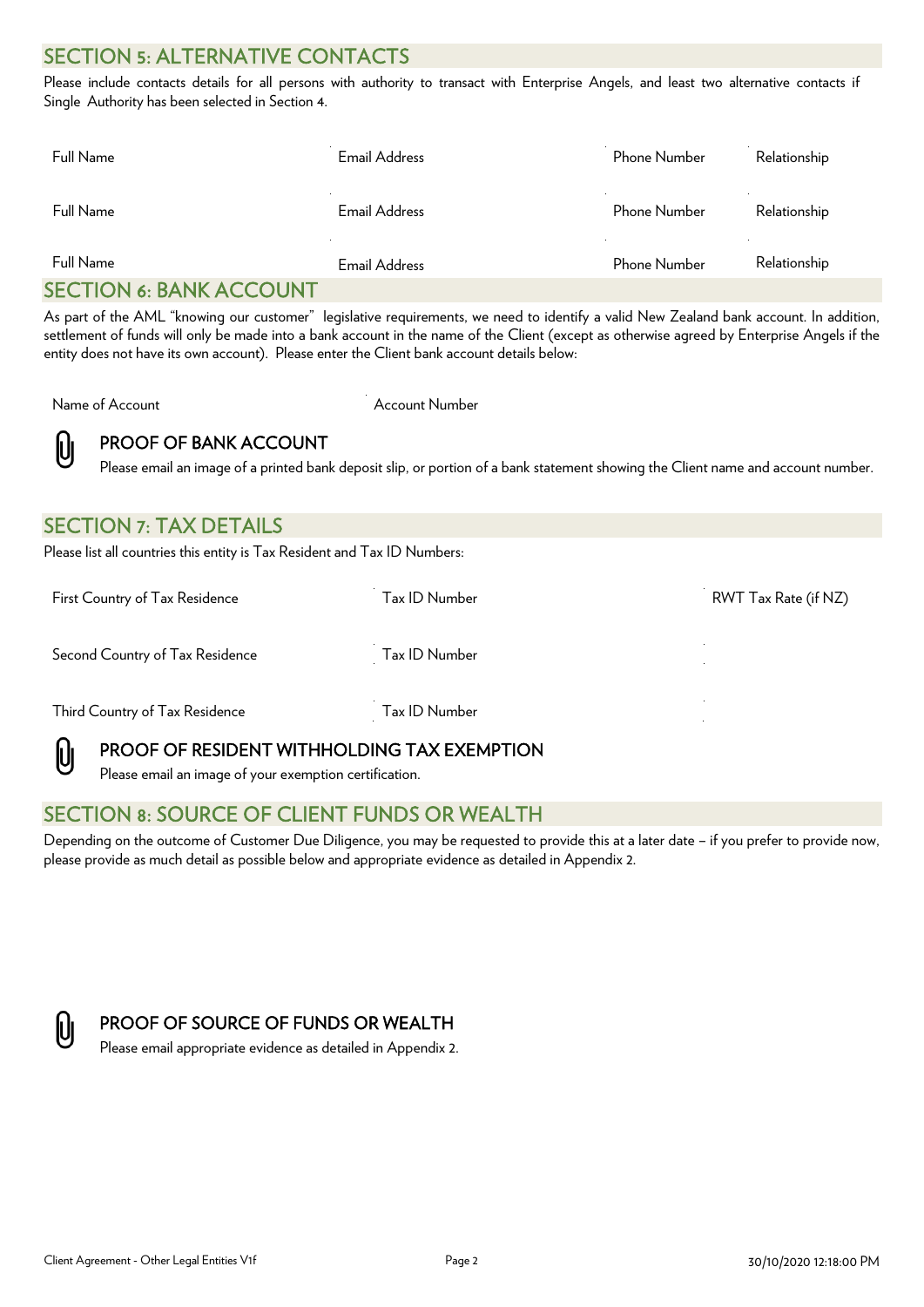## SECTION 9: CERTIFICATE

This section must be completed and signed by ALL Authorised persons defined in Appendix 3, regardless of who the Client delegates Authority to Transact with Enterprise Angels in Section 4 above.

#### To: Enterprise Angels, Inc

|       |                  |                                                                                                               |             | Authority        |
|-------|------------------|---------------------------------------------------------------------------------------------------------------|-------------|------------------|
|       |                  | <b>Full Legal Name</b>                                                                                        | Designation | Required for all |
|       |                  |                                                                                                               |             | transactions     |
| I/We: | . .              |                                                                                                               |             |                  |
|       | 2.               |                                                                                                               |             |                  |
|       |                  |                                                                                                               |             |                  |
|       | $\overline{3}$ . |                                                                                                               |             |                  |
|       | 4.               |                                                                                                               |             |                  |
|       | 5.               |                                                                                                               |             |                  |
|       |                  | Insert Full Legal Names of ALL persons with the authority to act on behalf of the Client "Authorised Persons" |             |                  |
| of    |                  |                                                                                                               |             |                  |
|       |                  | $\sim$<br>$\cdots$<br>$\sim$ $\sim$ $\sim$<br>$\sim$ $\sim$ $\sim$                                            |             |                  |



Properly constituted by Authorising Document dated the \_\_\_\_\_\_\_\_\_\_\_\_\_\_\_\_\_\_\_\_ day of \_\_\_\_\_\_\_\_\_\_\_\_\_\_\_\_\_\_\_\_\_\_\_ 20 \_

#### Confirm that:

- 1. Current authorised persons: Each of the above named is a current and validly appointed authorised person of the Client and there are no other persons able to act on behalf of the Client.
- 2. Power to Transact: The Client has the power to transact with Enterprise Angels and to enter into any related documentation.
- 3. Resolutions: All resolutions and approvals required by law and necessary pursuant to the Authorising Documents have been passed or given to enable the Client to enter into this Client Agreement and any related documentation (including but not limited to the Wholesale Investor Deed with EA Nominee Limited) ("transactions").
- 4. Compliance: The authorised persons in approving any transaction have acted in compliance with the duties imposed on them at law.
- 5. Alteration of Authorising Documents: Where there is any alteration to the authorised persons named above, or any change to the Authorising Documents which may adversely affect Enterprise Angels, the Main Contact will notify Enterprise Angels in writing immediately and forward amended Authorising Documents.
- 6. Validity of Transaction: The transactions entered into by the Client are binding on the Client, and the Terms and Conditions of the Client Agreement and any related documentation are enforceable against the Client.
- 7. Execution of Documents: The Client Agreement and any related documentation have been properly completed and signed by the authorised persons of the Client.
- 8. No Invalidity: There are no circumstances which would invalidate any of the transactions or the Client Agreement and any related documentation.
- 9. Delegation of Authority: The authorised person(s)/trustees confirm that the Main Contact is authorised to instruct Enterprise Angels on behalf of Client per the statement indicated in Section 4 above.
- 10. Additional Documents: The authorised persons undertake to provide an executed Wholesale Investor Deed with EA Nominee Limited and current Wholesale Investor Certificate prior to investment in any offers. Note: Wholesale Investor Certificates must be renewed every two years in order to make new investments.
- 11. Priority of Documents: The authorised persons and the Client acknowledge that the Client Agreement and the Wholesale Investor Deed are to be read together and are both binding on the Client, and enforceable by EA Nominee Limited pursuant to the Contract and Commercial Law Act 2017. In the event of any conflict between the two documents, the terms of the Wholesale Investor Deed shall take priority
- 12. Authority over personal information: The authorised persons confirm they are authorised to provide personal details required for CDD<sup>2</sup> and consent to the information being passed to and checked with the document issuer, official record holder, a credit bureau and authorised third parties for the purpose of verifying their identity and address.
- 13. I authorise Enterprise Angels or their appointed agent to make any necessary enquiries for confirmation of the above.

<sup>2</sup> Refer to Appendix 1 – Glossary of Terms for definitions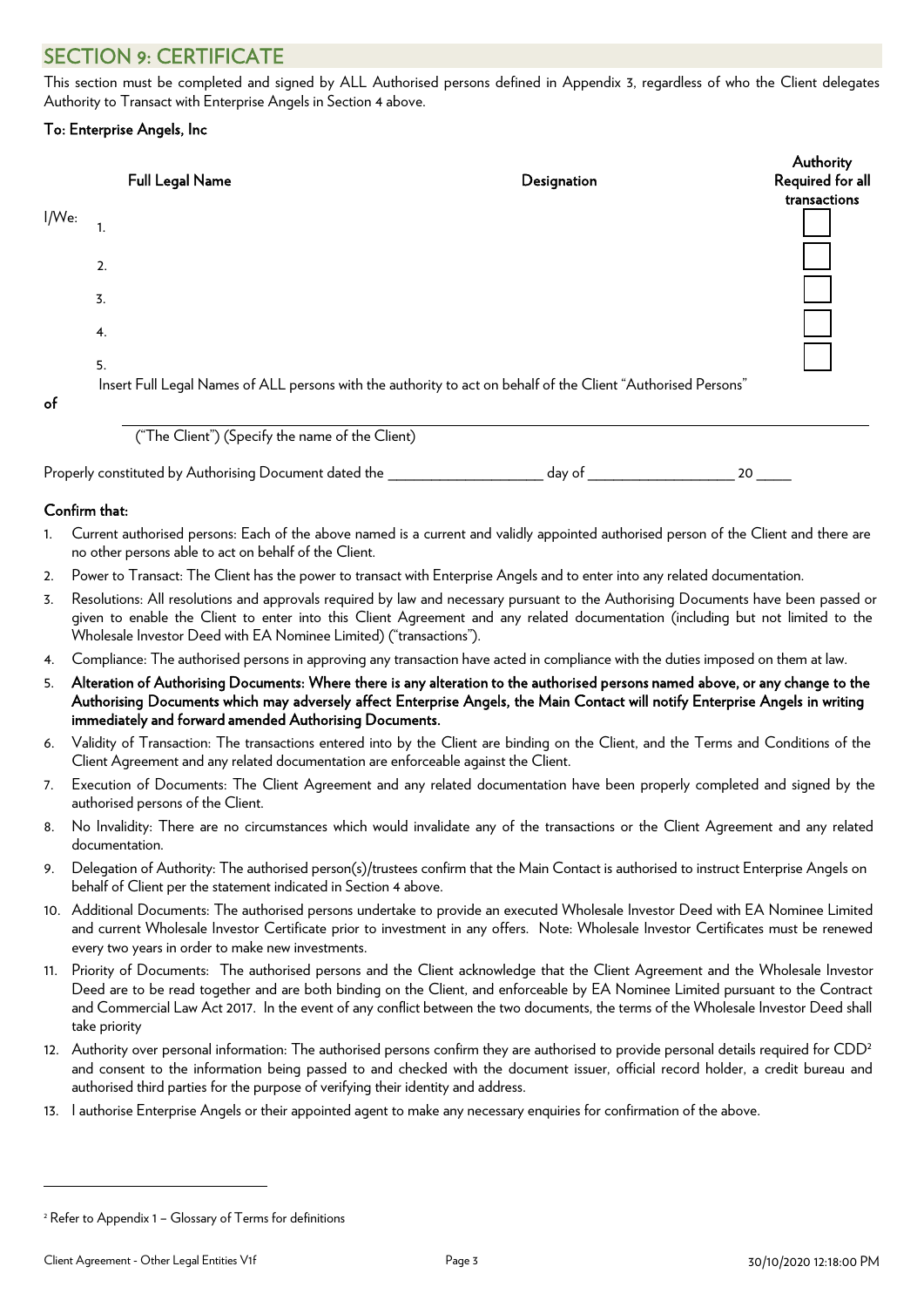## SECTION 10: SIGNED AND AGREED BY ALL AUTHORISED PERSONS:

All Authorised Persons must sign the Certificate and indicate their capacity.

| Full Legal Name | Signature | Capacity | Date |
|-----------------|-----------|----------|------|
|                 |           |          |      |
|                 |           |          |      |
|                 |           |          |      |
|                 |           |          |      |
|                 |           |          |      |
|                 |           |          |      |